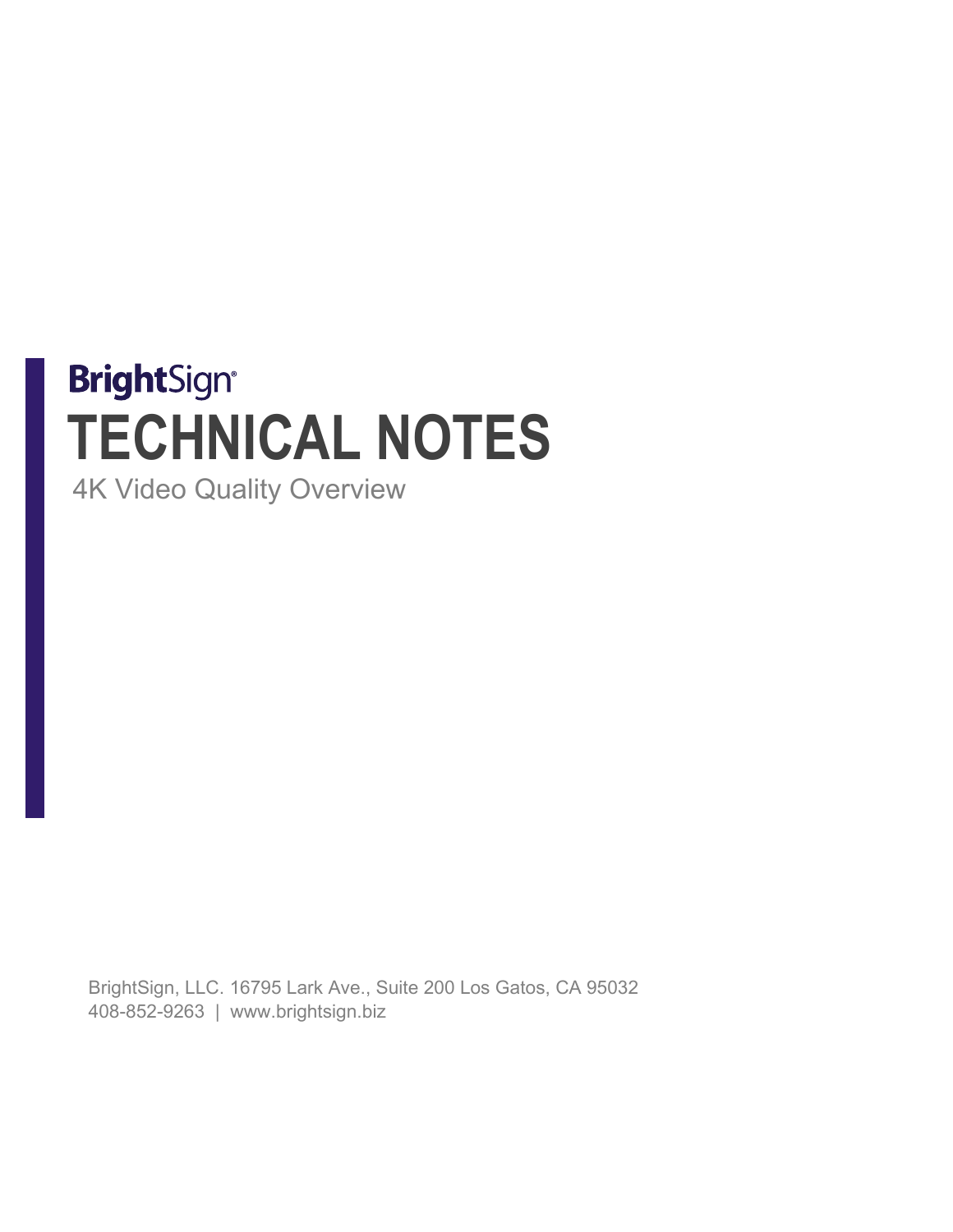### **INTRODUCTION**

Use this document to learn how color space, bit depth, and video compression relate to 4K video output. This tech note also outlines best practices for encoding 4K video.

# **BACKGROUND**

#### **Color Space**

Each frame in a digital video, like a digital image, is made up of numerous individual pixels. To encode, store, and transmit these pixels, we represent them as numerical values. For digital video, there are two popular systems for representing a pixel as a numerical value:

- **RGB (Red, Green, Blue)**: The pixel is made up of three distinct color values, which are then combined on the display to create the visual quality of the pixel. The amount of data used to represent each color value is the same.
- **YCbCr (Luma, Blue difference, Red difference)**: The pixel is made up of a luma value, which represents the brightness of the pixel, and two color difference values, which when combined represent the color of the pixel. Unlike the RGB system, the amount of data used to represent the Y (luma) value can be different from the amount used to represent the Cb and Cr (color) values.

The YCbCr system takes advantage of a crucial factor in human vision: We can discern differences in light (luma) much more finely than differences in color (chroma). This means that YCbCr allows us to reduce the amount of data dedicated to representing color, while keeping the amount of data used to represent light the same, thereby reducing the total amount of data needed to display a video. This advantage is key to understanding the purpose of chroma subsampling.

#### **Chroma Subsampling**

YCbCr chroma subsampling ratios such as 4:4:4, 4:2:2, and 4:2:0 represent how much data of a pixel is dedicated to color: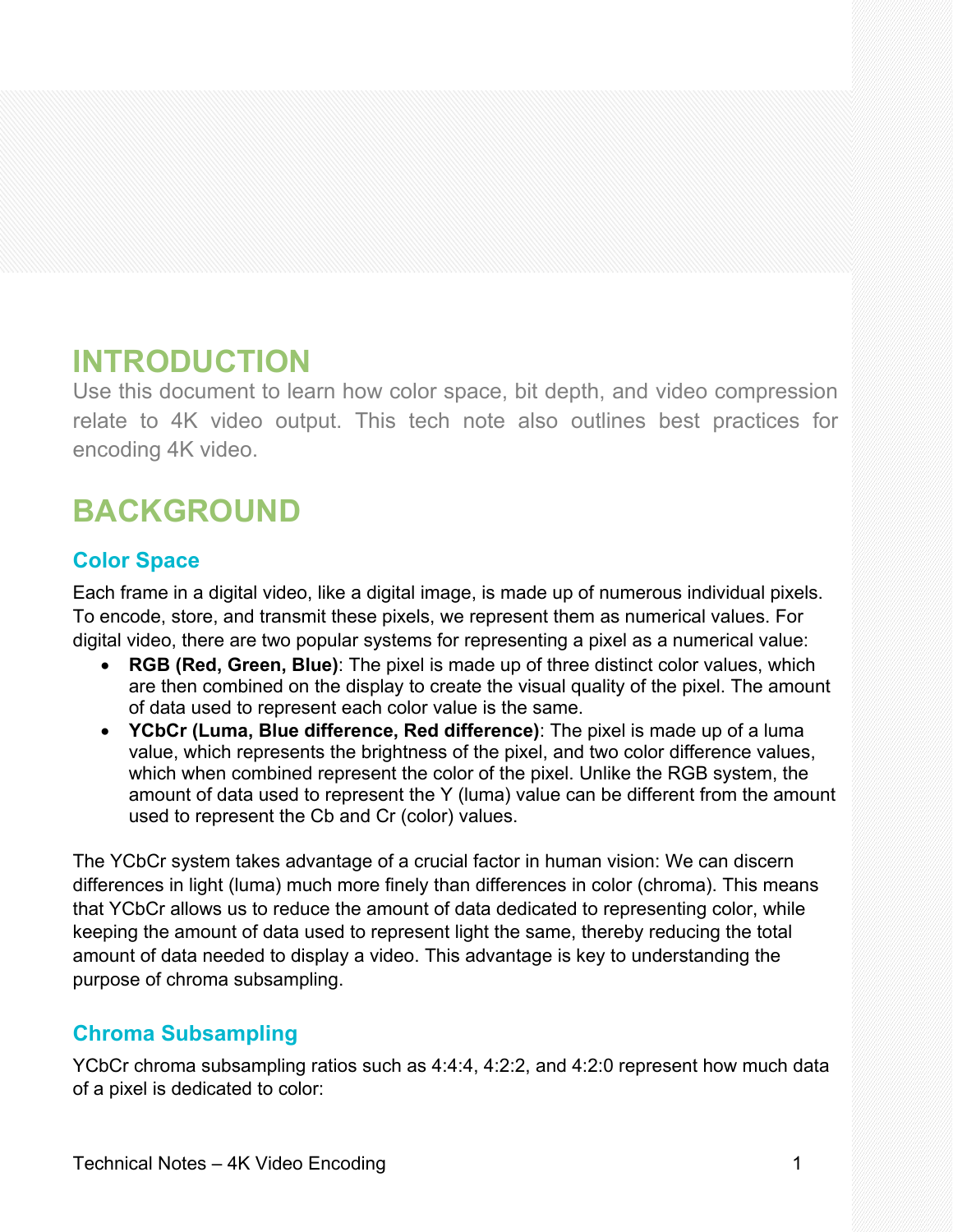- **4:4:4** The same amount of data is dedicated to color values as for the light value. In fact, this ratio can refer to either an RGB or YCbCr value because, in this case, there is little difference between the two.
- **4:2:2**  Half of all color information is being preserved compared to the 4:4:4 ratio. As a result, the amount of data required for storing, decoding, and displaying the video is reduced by **⅓**.
- **4:2:0** One quarter of all color information is being preserved compared to the 4:4:4 ratio. As a result, the amount of data required for the video is reduced by **½**.

#### **Bit Depth**

Bit depth is the other major factor in determining the size and color quality of a video. The bit depth of a video determines how many bits can be used to describe the RGB or YCbCr quality of each pixel. For example, an 8-bit video depth means that each Y, Cb, and Cr value for a pixel can have one of 256 values, while a 10-bit video depth expands the possible values to 1024 (the same rules apply for an RGB video).

It is important to note that reducing the bit depth and adding chroma subsampling both reduce the data rate of the video, negatively affecting video quality. These losses in quality occur on top of any losses that result from the compression of the video codecs themselves.

## **APPLICATION**

Video codecs support different combinations of bit depth and chroma subsampling. Furthermore, HDMI standards support their own sets of bit depth and chroma subsampling. To ensure optimum video quality, you will need to consider the capabilities of both the video codec and the HDMI output.

#### **Encoding**

The HD (H.264), 4K (H.265), and JPEG standards define what chroma subsampling and bit depth can be used when encoding media. BrightSign 4Kx42 players support the following values:

- **H.264**: 4:2:0 subsampling with 8 bits of depth (Main Profile and High Profile)
- **H.265**: 4:2:0 subsampling with 8 bits (Main Profile) or 10 bits (Main 10 Profile) of depth **Note**: *Main 10 is the maximum video quality offered by the H.265 version 1 codec.*
- **JPEG**: 4:4:4 subsampling with 8 bits of depth